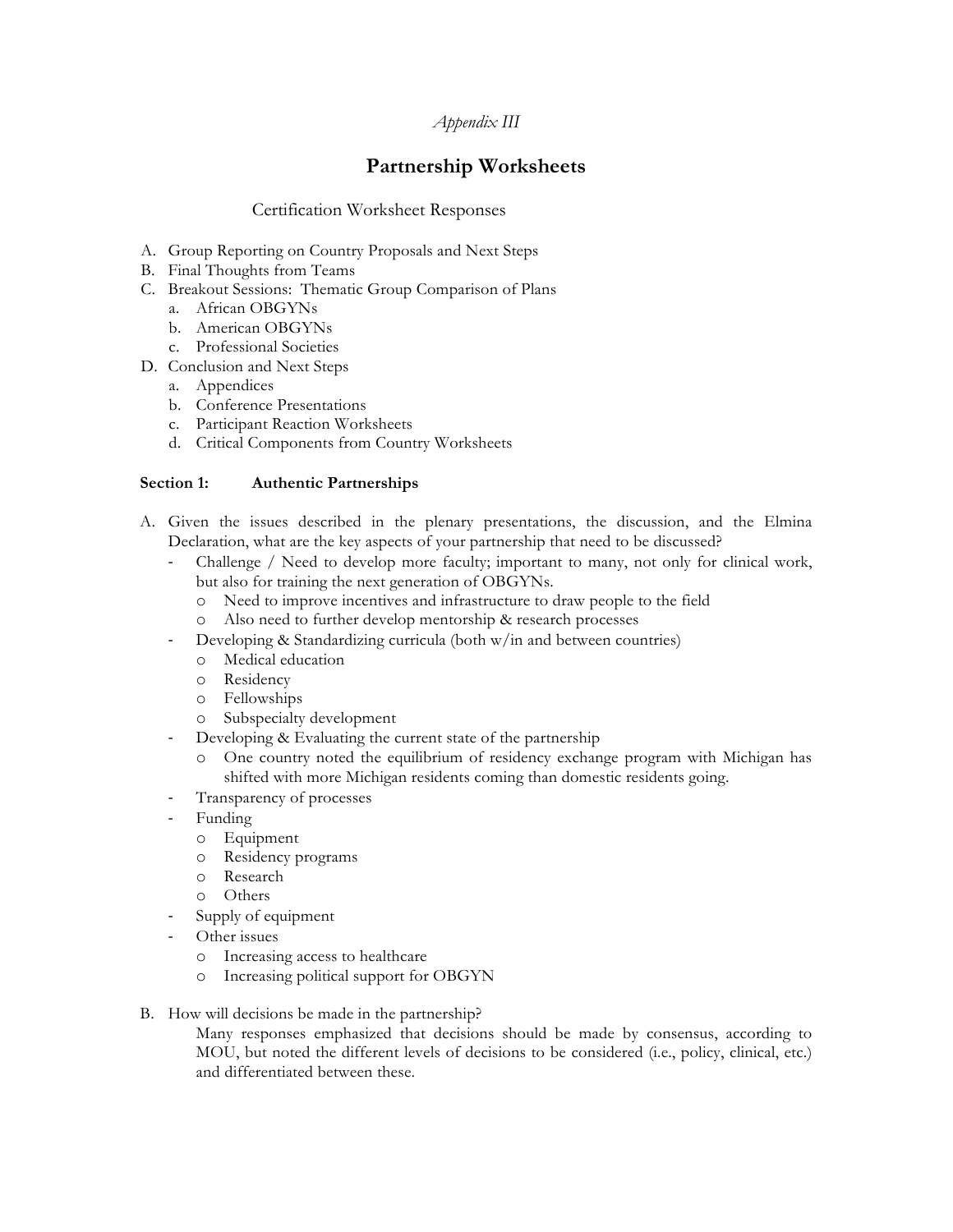- C. What major opportunities are there?
	- Improving maternal health outcomes
	- Improving healthcare infrastructure in general & other related systems
	- Further development of OBGYN field
		- o Developing more OBGYNs
	- Developing research infrastructure
	- Bilateral exchange that serves both organizations
		- o Fistula repair experience for American OBGYNs
	- Use OBGYN partnership to develop a model for other training programs in country
	- Developing partnerships between African training institutions
- D. What major barriers for both partners will make working together difficult?
	- Funding
	- IT Capabilities
	- Curriculum Development
	- Communication
		- o Language, Time Zones
	- Lack of central coordination
	- Differing institutional protocols for research, faculty & resident expectations
	- Differing standards of care
	- Potential inequitable exchange between partners
	- Need for transparency
- E. Describe what you will do to communicate effectively. How will you avoid the typical problems of communication between partners?
	- Promise to respond quickly
	- Keeping people in the loop "liberal use of the cc function"
	- Designated leader
	- Regular in-person visits and meetings
	- Setting written guidelines about communications
	- Transparency is important
	- Scheduled regular communications on certain topics
- F. Effective partnerships require clear understandings of the roles to be played by each partner. Keeping in mind that roles also need to be flexible, describe the role of: The American partner:
	-
	- To identify faculty willing to participate
	- To identify funding sources
	- Curriculum Development
	- Research support
	- Help with equipment acquisition
	- Provide hosted visits for partnership colleagues
	- Promote collaboration
	- Technical Support
		- o Support with simulation activities and instruction
		- o Help develop teams to maintain equipment
		- o Online access (library materials, journals, etc.)
		- Opportunities for adjunct appointment of African partners
	- Provide expertise in policymaking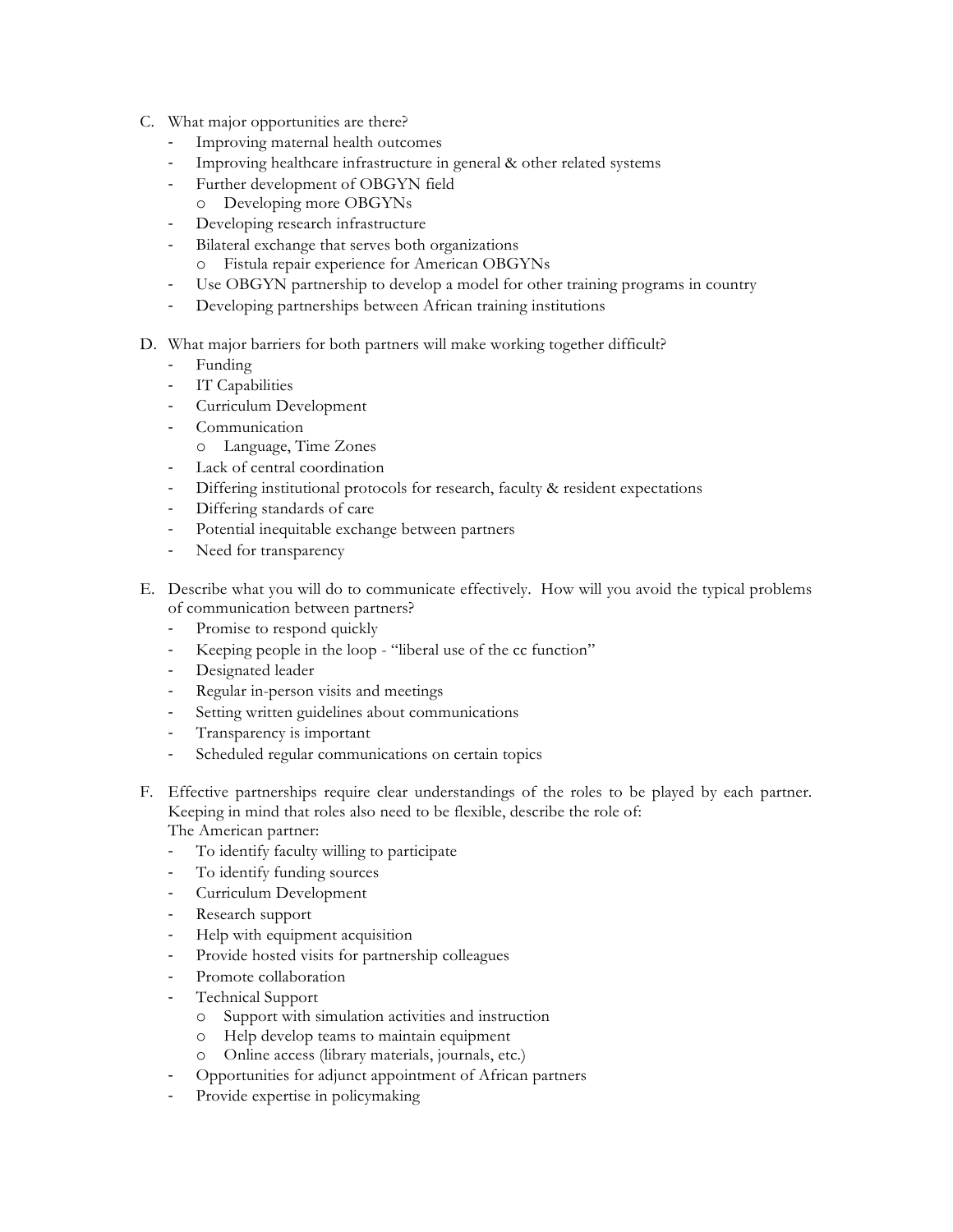- The African Partner:
- Coordinate collaboration between countries & institutions
- Coordinate funding and resources
- Identify specific needs of departments
- Ensuring plans/projects aligns with local and national needs
- Communicating with leadership in the university
- Curriculum development
- Create space for training
- Establish guidelines for educational and clinical responsibilities
- Data collection for clinical data
- G. Describe a process that would enable both inter-country (American-African) and in-country partnerships (for example, Ministries-Universities) to train and deploy new OBGYNs and translate knowledge into practice at the hospital, district, and community levels.

Responses to this varied, but most emphasized the need to deploy OBGYNs in rural areas through either mandated service or improving incentives.

#### **Section 2: Partner Roles and Contributions**

- A. What are the expected inputs from the American partner? How much faculty time can be committed to the partnership, both funded and unfunded?
	- Visiting faculty time & shared expertise; reciprocal visits
	- Skills transfer
	- Access to online materials
	- IT infrastructure
	- Research contribution & exchange between partners
	- Some other issues also mentioned that have been raised elsewhere in the document.
- B. Has an MoU been developed and/or signed? What are the next steps for your partnership in terms of an MoU or MoA?

Responses to these varied as MOUs/MOAs were in various stages of development/signing/implementation. As such, responses were mostly unique to the country, particularly for the next steps.

- C. What are the expected inputs from the African partner? The university? The department? The government?
	- Faculty appointments
	- Faculty commitment & engagement
	- Medical students & residents
	- Teaching & Research opportunities
	- Funding
- D. What are the sustainability issues for the university-based OBGYN training program? Describe the issues and suggest how they may be overcome.
	- Funding
	- Government support
	- Developing faculty and instructors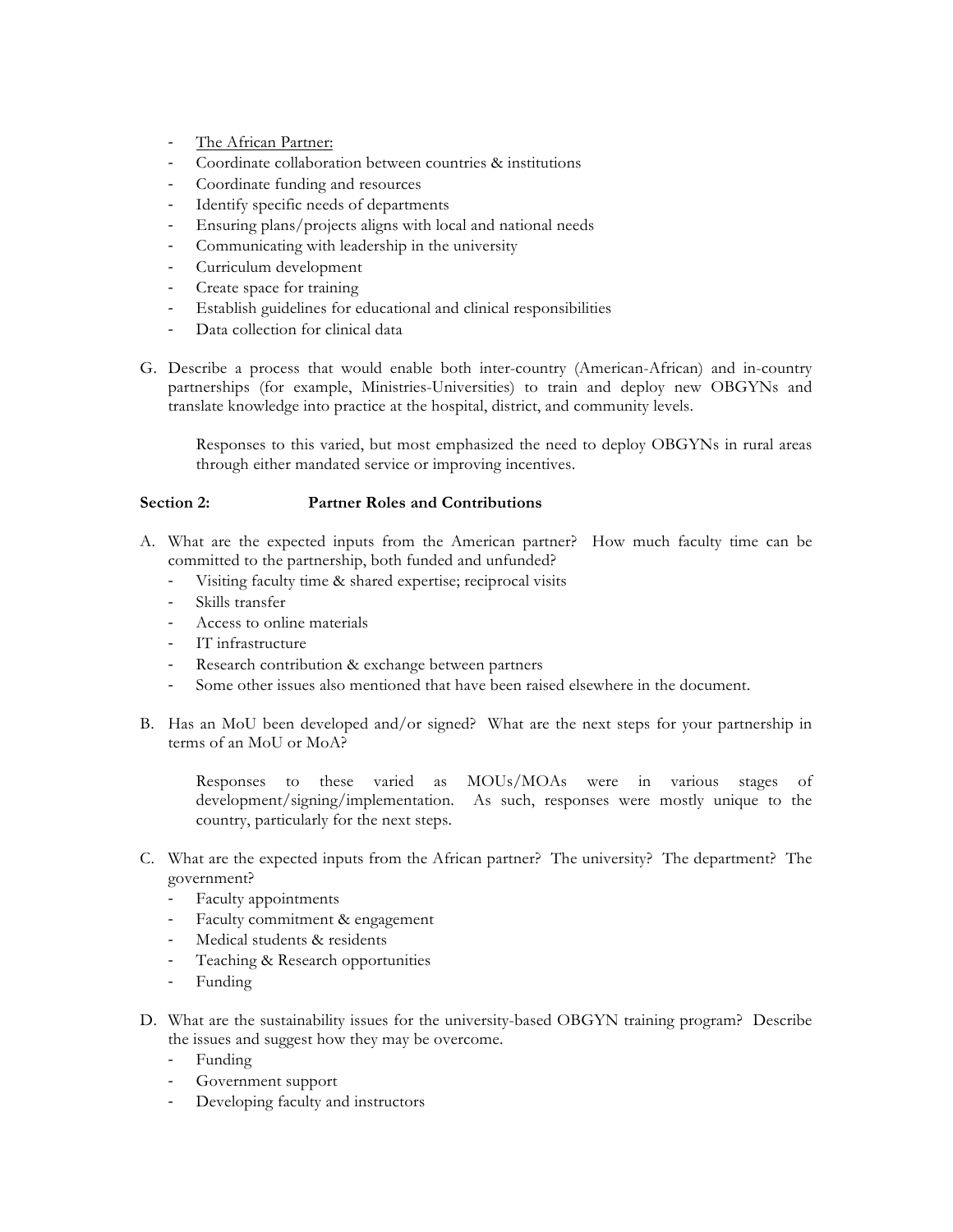- Retention
- Clear roles by partners
- **Transparency**
- Research infrastructure

#### **Section 3: Infrastructure**

A. Given the needs assessment results and the discussions from the infrastructure plenary session, what additional information did you learn about the basic infrastructure needs to create/expand an obstetrics and gynecology department at the African institutions? List/describe all essential components.

The common themes that arose from this section include:

- IT Issues: IT infrastructure, quality internet connection, and online access to things like academic journals and current textbooks, including subspecialty textbooks.
- Physical infrastructure: New buildings or improvements to existing buildings. Specific examples include libraries, PHC hospitals, housing for trainees, and satellite care centers.
- Technological infrastructure: Many listed the need for more ultrasound machines, hysteroscopy, colposcopy, and things of this nature, as well as the training necessary to use these. At least one country noted telemedicine infrastructure as well.
- Basic supplies: Things like OR & ER supplies were mentioned a few times, as were teaching supplies, medical records and data collection.
- B. Given the information in the infrastructure plenary session, what is required from an American institution that seeks to partner with an African OBGYN department? Brainstorm and record. What could be provided, given current resources, that would require new resources?

Though these responses were more unique per country than the first question, there was still noticeable overlap between the responses to the two questions. These include:

- Basic supplies: Potential connections w/US supplies for donated or reduced price disposable goods.
- Collaboration / IT: A few countries noted the commitment of US institutions through funding, faculty interest & time. More specifically, lending expertise through teleconferencing/ teleconsultation, facilitating research collaboration, and grant writing.
- Technological infrastructure: Equipment to be used for training purposes.
- Educational: Conferences & training, subspecialty training, assistance w/ technological & skills transfer.
- C. What agencies of the African government/university would be involved in infrastructure building and what would be their role? What governmental resources are available to build OBGYN departments, and what would external support provide?

The countries responded almost universally with two agencies (though others were included to varying degrees) – the Ministry of Health and the Ministry of Education. Other agencies listed frequently included universities and medical organizations (either general physicians or OBGYN associations). Some further organizations included the Ministry of Finance as well as some less obvious choices – such as environmental agencies or the International Atomic Agency that provided funding to the cancer hospital.

The responses to the role of these agencies and the second question were less consistent and appeared to be much more country specific.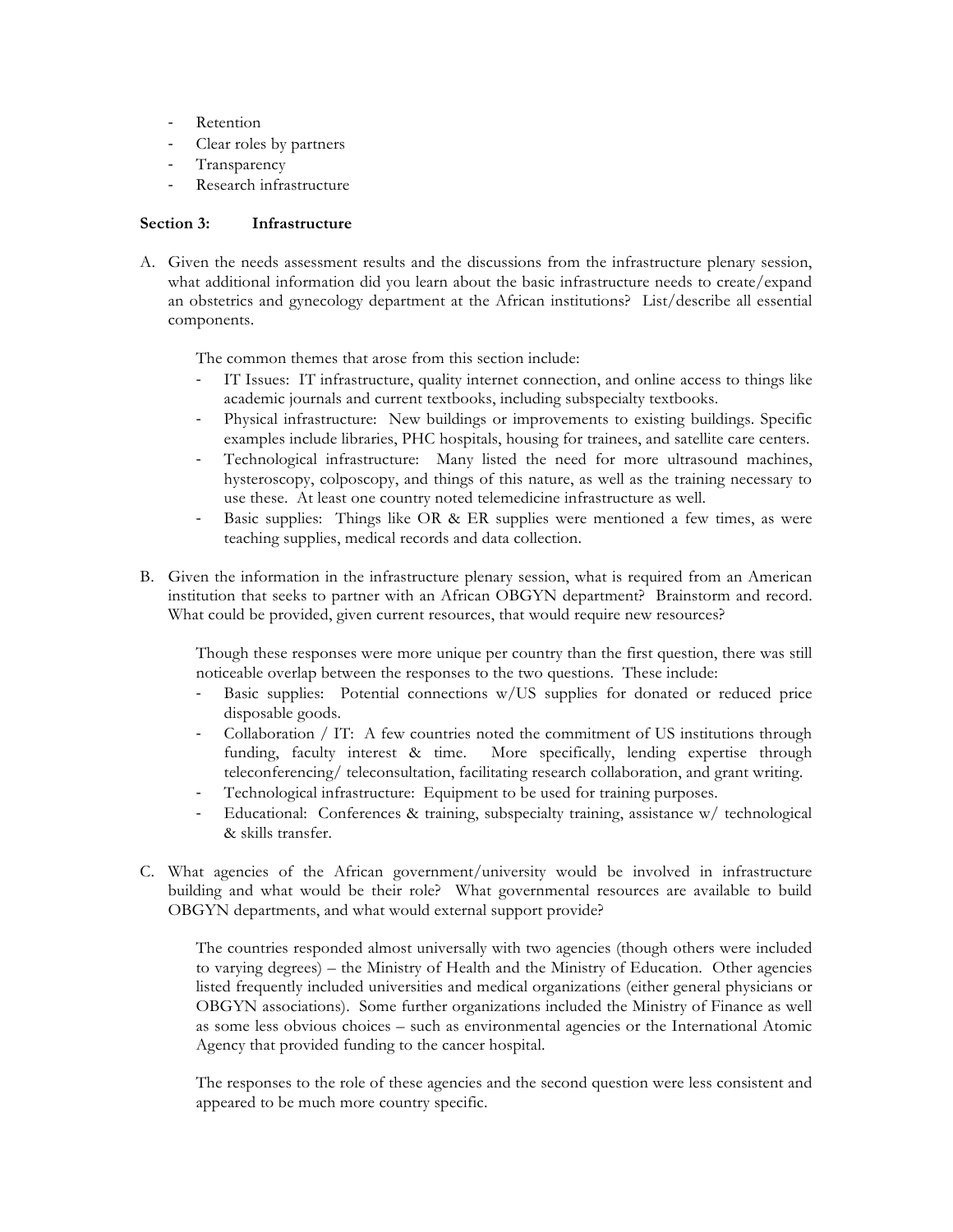D. What (non-clinical) technologies are needed at your institution to either establish or strengthen the African OBGYN department?

These responses overlapped with the first two questions of this section again. Themes include:

- IT Issues: High speed internet & access to associated things like video conferencing, journal/textbook access, etc. Additionally, electronic medical records were brought up by numerous respondents.
- Training equipment, including simulation centers.
- While not as common, more basic supplies such as running water, electricity, and OR lights were also raised.
- E. Describe the current clinical capacity at the African hospitals in terms of the number of OBGYNs, nurse midwives, clinical spaces and clinical equipment and anything else. Describe capacity/needs in Obstetrics–

General, and High Risk Obstetrics, Gynecology, Gynecological Oncology, Reproductive Endocrinology, Family Planning, Other.

The number of OBGYNs was consistently noted to be low overall, often substantially lower than the estimated need. Midwives were also noted to be lower than needed, and a few countries also highlighted substandard numbers of other positions like community health workers and trained birth attendants. Regarding specialty care, that was commonly noted to be low though it had less emphasis than the overall number of OBGYNs (the slightly lower emphasis on the lack of specialists and subspecialists may have been due to the assumed lack of these, given the lack of general OBGYNs). The most common specialty need appears to be Gyn ONC.

Clinic space was also noted to be far below the necessary capacity. Some noted the potential for renovation of existing facilities, but more common was a basic need for clinical facilities as the existing (or not) are not sufficient to the population's needs.

F. From the American partner, what resources are you are to share at the department level, medical school level, university level, and other levels (faculty time, electronic resources, CME, Grand Rounds)?

These responses raised similar topics to earlier questions, particularly IT/educational issues such as e-journals, online grand rounds, and other educational tools for CME.

G. What is the proposed personnel infrastructure for this department, both faculty and staff? Describe the ideal department. How can you fill the gaps now and how can you fill them in the future?

The responses to this question were largely unique, as the respondents took different approaches to answering the question. These included very specific responses of their department's number of doctors for each type of specialty/subspecialty, breaking down the administration branch and including faculty as one general component of that, or more general responses that included relative sizes of different roles to each other.

H. What can the American partner contribute (funded or unfunded) in terms of faculty time, internet resources, and sharing other electronic or printed resources?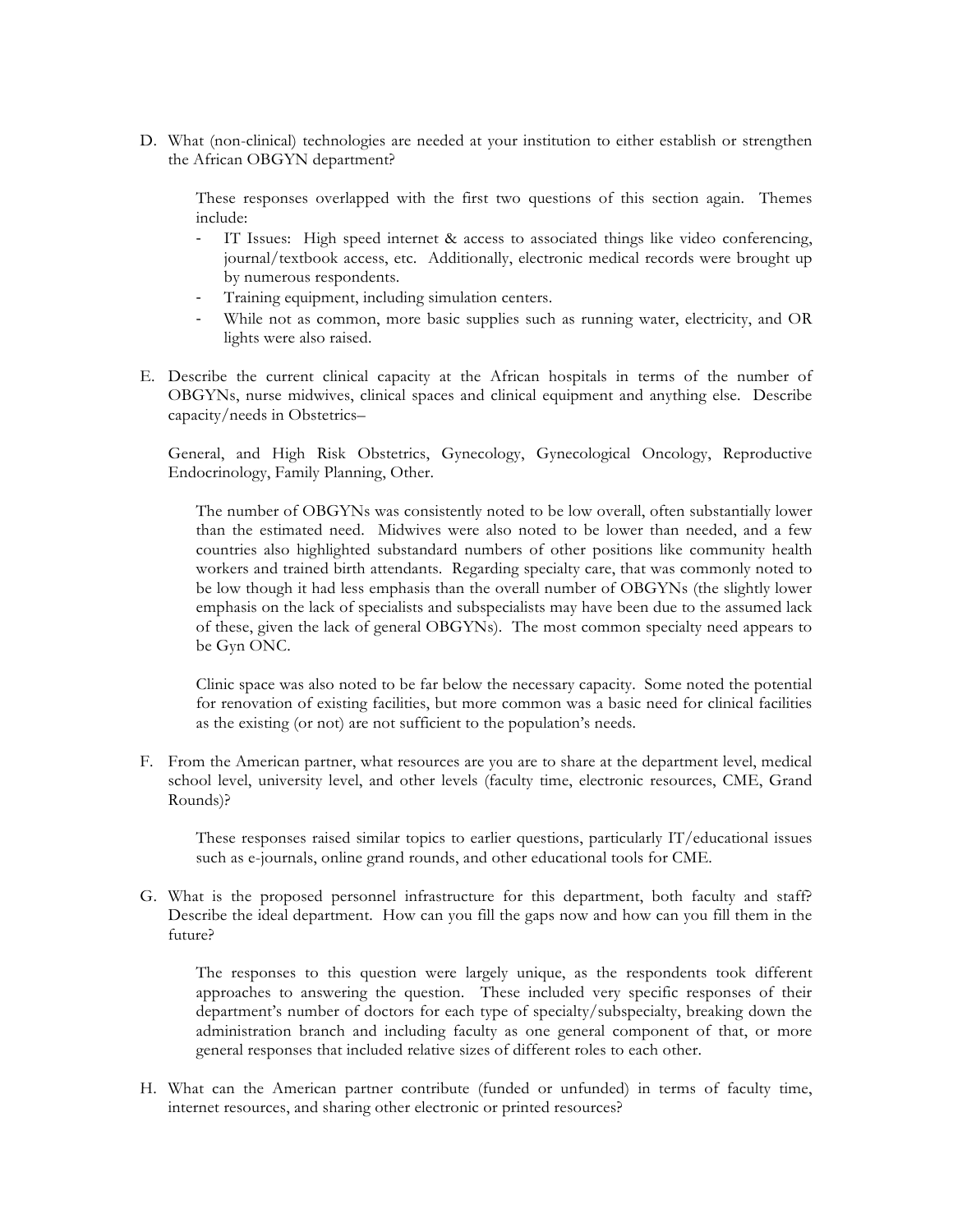Many responded to this question by either referring to previous responses or leaving it blank entirely.

#### **Section 4: Curriculum Development**

A. What are the current OBGYN curriculum needs at your institution?

These responses varied significantly by country, displaying a significant range including that there was not currently a curriculum in the country, that funding is needed to revise the current curriculum, or that a country has minimal need for its OBGYN curriculum. Additionally, multiple countries noted that their curricula had different needs according to region. Those countries that listed specific needs included training on such things as ectopic pregnancy, tubal ligations, fistula, and fibroids.

B. How many months is your current residency or specialist curriculum? How much time must be spent in each rotation?

The most common of length appeared to be  $\sim$  4 years for residency, with most variability being between 3-5 years overall, though at least one country lacked a residency program.

Rotation length varied between countries but also within them. Most rotations appeared to fall within a window of two to four months, with some as short as one month and others as long as six months. A few also noted the amount of vacation time residents had per year, though many left this component out.

C. What rotations are included? What rotations would be useful/expected?

These responses varied substantially, with a couple countries providing very detailed listings of their rotations, some providing much smaller lists, and some not listing any, and the same can be applied to useful/expected rotations. That being said, the potentially useful rotations listed included: GYN ONC, OBGYN research, tropical obstetrics, and community/rural medicine.

D. What is the resident training schedule? What are the requirements for graduation?

The responses to these questions approached from a few different perspectives that make it difficult to draw any themes from them, such as hours/week, total years, number and timing of new classes, or curriculum contents. Graduation requirements were fairly general including written/oral exams being most commonly listed, and research work being frequently listed as well.

E. How are residents assessed?

These responses largely focused on the annual assessment of residents, which almost universally included written exams, written evaluations by faculty, and review of resident logbooks. A couple countries had more frequent evaluations (six months or quarterly) or included more details of what's involved in the evaluation.

F. Describe the amount of contact time between residents and faculty.

Lecture time per week ranged from 2-20 hours, with most of those likely in the lower half of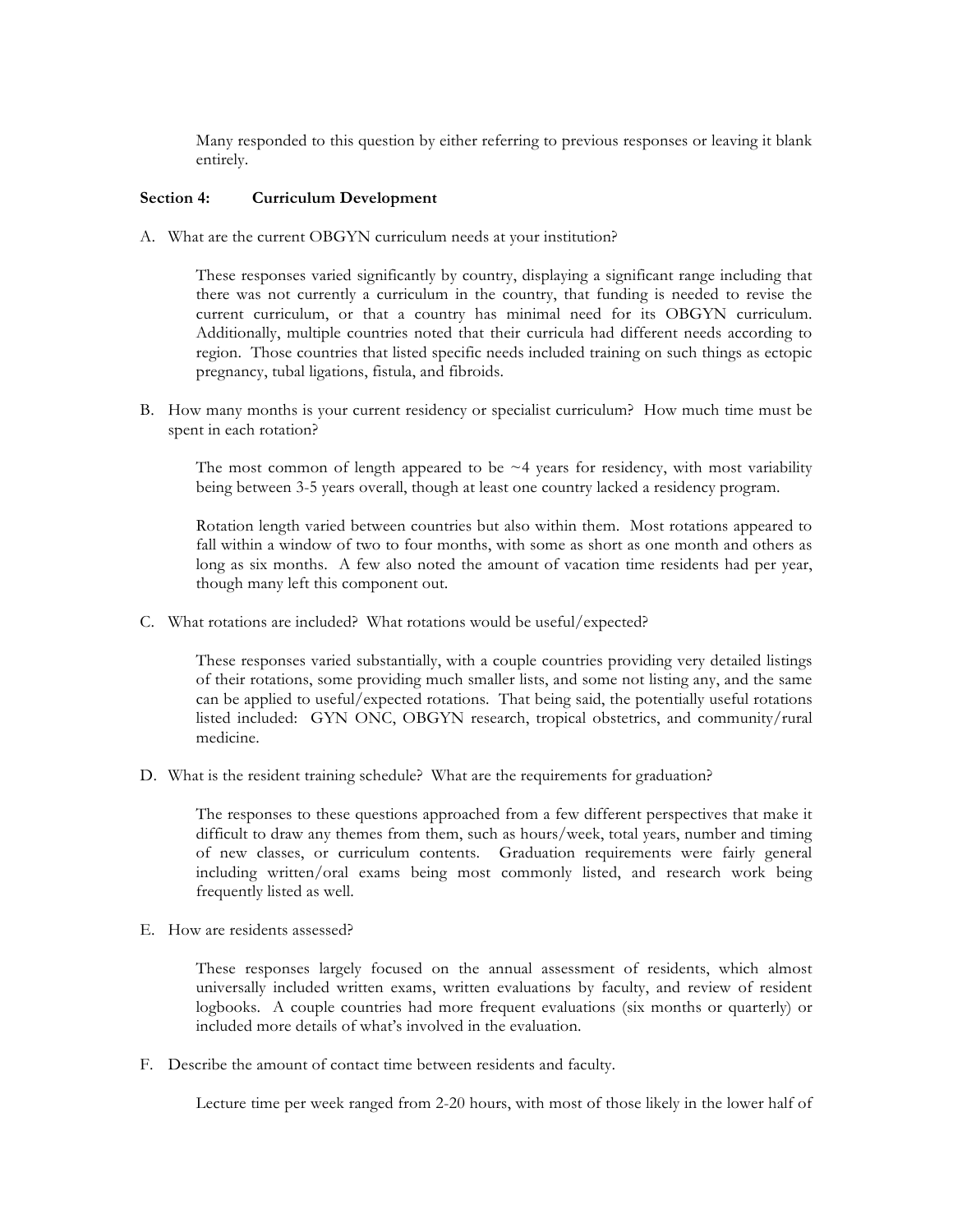that. Many others responded that they had daily lectures, but didn't specify the amount of time spent in daily lectures.

Rounding time varied. Approximately one-third said about two sessions per week, one-third said daily, and another third did not specify. One respondent noted unstructured rounding time that had room for improvement.

Mentorship time varied most, with few reporting specific time spent on this. Many noted the ways mentorship occurs on a daily basis through routine interaction, though a couple also noted designated time with mentors specifically for that purpose.

G. What is needed in terms of contact time between residents and faculty?

There appear to be two primary themes to this question. One is a need to increase the number of faculty. The second is to have dedicated time for mentoring.

H. Is there an accreditation board for this residency?

Nearly all the respondents stated there was an accreditation board for the residency, with WACS having a plurality. Others included were Ministries of Education, Ministries of Health, and others.

I. Is there a role for regular program inspections?

These answers varied. A few countries have regular inspections now, a few did not have any but aimed to in the future, and others either didn't have any or didn't answer.

J. What inputs and information could come from your American partner to help solve these problems?

The most common response to this centered on the role of an external partner that could force institutions to upgrade their standards, specifically noting the role of externalization of inspection, external accreditation, and external examiners.

#### **Section 5: Faculty Development**

A. What are the African faculty needs in terms of clinical education and how could a partnership help fill the gaps? What could be the role of the professional organizations and international organizations?

These responses emphasize some of the points made in previous sections. Electronic resources were commonly noted, including things such as access to up-to-date clinical resources. Membership in professional organizations was viewed as important for other career development opportunities such as attending conferences, technical supervision, research mentorship, and adapting curricula for local needs, among others.

B. What are the faculty needs in terms of research mentoring?

Many noted the need to further develop specific research skills that could occur through mentorship, partnership, co-authorship, or other means. The main skills listed were research design, statistics, ethics, and writing (applied to both grants and research papers). One or two respondents noted their lack of support on these (such as having dedicated statisticians)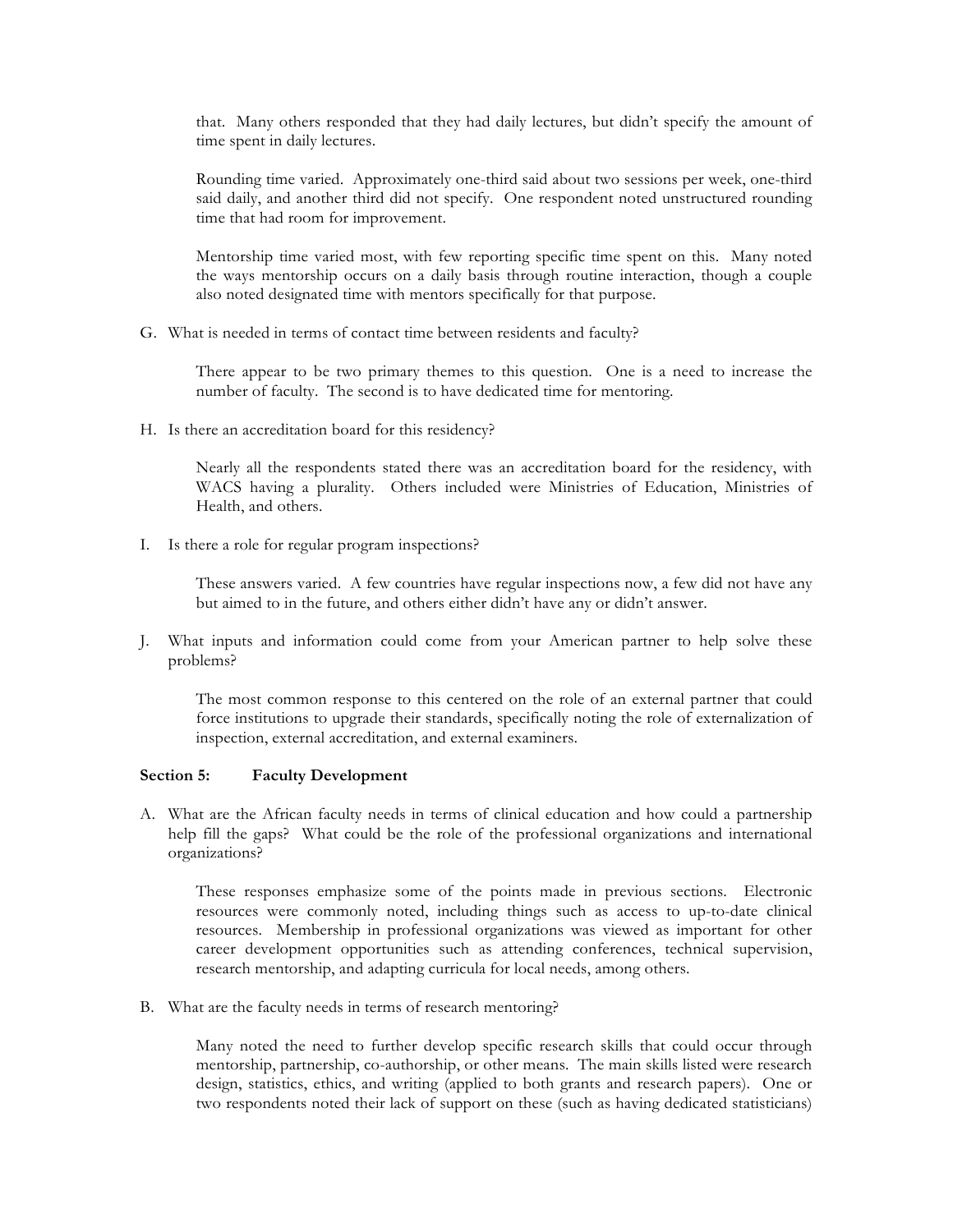and it appeared they hoped to develop this. Related to this was obtaining funding for research. IRBs were mentioned by at least two respondents, specifically noting the need to develop or to improve the IRB. More generally, developing research as a career interest in young OBGYNs was noted to be important, with some suggestions including journal club, workshops, and recognition (beyond publications).

C. What are the faculty needs in terms of teaching and evaluation?

#### Teaching:

APGO was noted to have valuable resources by a number of respondents, specifically noting their different methods of teaching techniques. Some noted the challenge of different teaching styles from different countries being confusing to students and residents. Therefore, it may be useful to develop common values and/or a common style for instructors early in their teaching career. Increasing the number of faculty and having more resources (such as textbooks) were also noted.

#### Evaluation:

There were a variety of responses to the evaluation half. There didn't seem to be any particular common theme to these.

D. What is needed to ensure African and American faculty can reach their academic and promotion goals? What is the role of the government in this? What is the role of the university?

Grants and research publications were mentioned frequently in these responses, though these were not as commonly listed when respondents were referring to other career pathways such as the Ministry of Health or teaching.

E. What is the role of the government in this? What is the role of the university?

#### Government:

A predominant theme for the role of government centers on enabling research through providing funding, guidance on key research topics, helping faculty reach academic and promotion goals.

#### University:

Universities can provide financial support for faculty, but also can establish and maintain tenure tracks and determine tenure. On a related note, they can establish transparent guidelines for promotion and incentives to remain in academics (such as recognition for teaching and grant-protected time for research).

#### **Section 6: District/Community Hospital Outreach**

Each country appears to have received a different question (and numerous did not discuss this issue), so there weren't any opportunities for common themes between different respondents.

#### **Section 7: Work with Ministry of Health and Ministry of Education**

A. What is the current commitment by the African governmental agencies in terms of OBGYN deployment?

The primary theme that seemed to come up in these responses was the geographic distribution of OBGYNs, specifically to underserved rural areas. A few respondents noted that the current distribution was a problem. Most responded that the government controls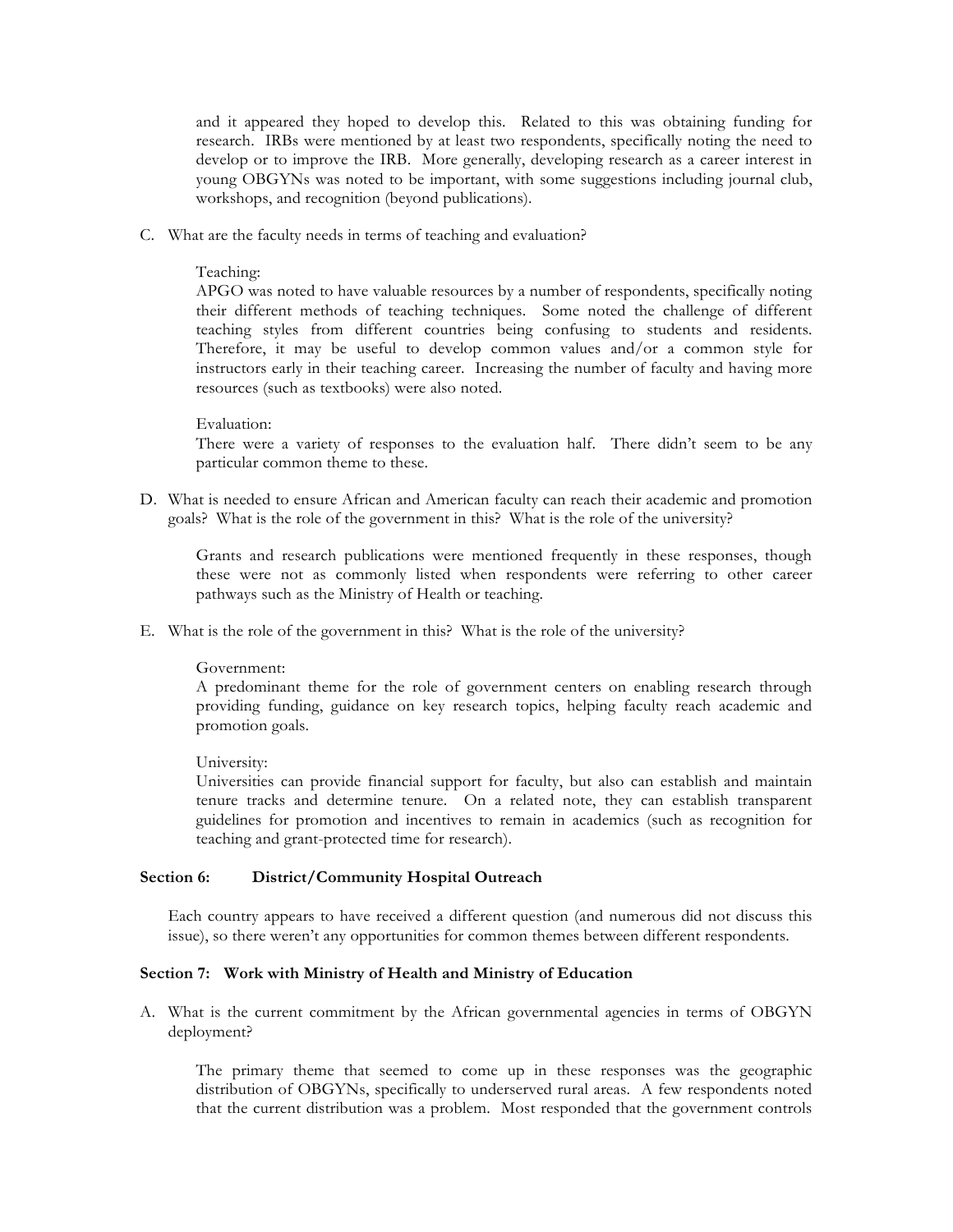deployment to some degree or another (often for a certain amount of time post-residency) and it appears OBGYN's are frequently sent to underserved areas.

B. What is the Ministry of Health's goal for the deployment of OBGYN's throughout the country? (i.e., one to two OGYN's per each district hospital?) What are the opportunities and barriers to making this happen?

#### Goals:

All but one respondent listed goals for deployment. These were expressed in different terms, so comparisons are difficult. Here's the basic info by respondent:

- Three to four OBGYNs/major health center
- 800 OBGYNs in country
- Four OBGYNs / 200,000 population ; Two OBGYNs / district hospital
- Two OBGYNs / county ; Four to five OBGYN's / regional hospital
- Three chiefs, Five principal OBGYNs at each Central Hospital. After those numbers are achieved, they will be deployed to the District Hospitals.
- To OBGYNs per regional referral hospital; One OBGYN per district referral hospital.

#### Opportunities:

Responses varied for opportunities, but included the idea that OBGYN's accept their deployments, as well as the possibility for expanding training or building new medical schools that could expand the number of OBGYN's in country.

#### Barriers:

Political will was noted to be a problem, specifically by the MoH to train OBGYN's, and so the challenge as noted by one participant is that, "You can't deploy people that you don't have." Other problems noted including the pass rate for entry exams and that many districts (notably rural) are unattractive to OBGYN's.

C. What is needed to increase the deployment of OBGYN's, i.e., if sufficient numbers existed could they be deployed across the country?

Every respondent explicitly mentioned incentives as the primary method to increase deployment, typically referring directly to financial incentives. These sometimes took different forms (salaries, support for their children's education, and housing allowance), but responses also included non-financial incentives: things like improved rural infrastructure, internet access, and career opportunities also were viewed as ways to lure or retain doctors in rural areas.

D. Describe the role an academic OBGYN department could play in shaping maternal care policy.

A few potential pathways by which academic OBGYN departments could shape maternal care policy came up in these responses.

They can directly participate in policy-making meetings, whether these are through Ministry of Health or other policy-making organizations. They can provide the research that identifies the epidemiological burden and data on best practices to better inform policy or to advocate specific policy solutions. The academic department can draft, edit, and implement treatment protocols and policies. They may also fulfill this role by providing information on lessons learned from prior successful and unsuccessful maternal care policies. These apply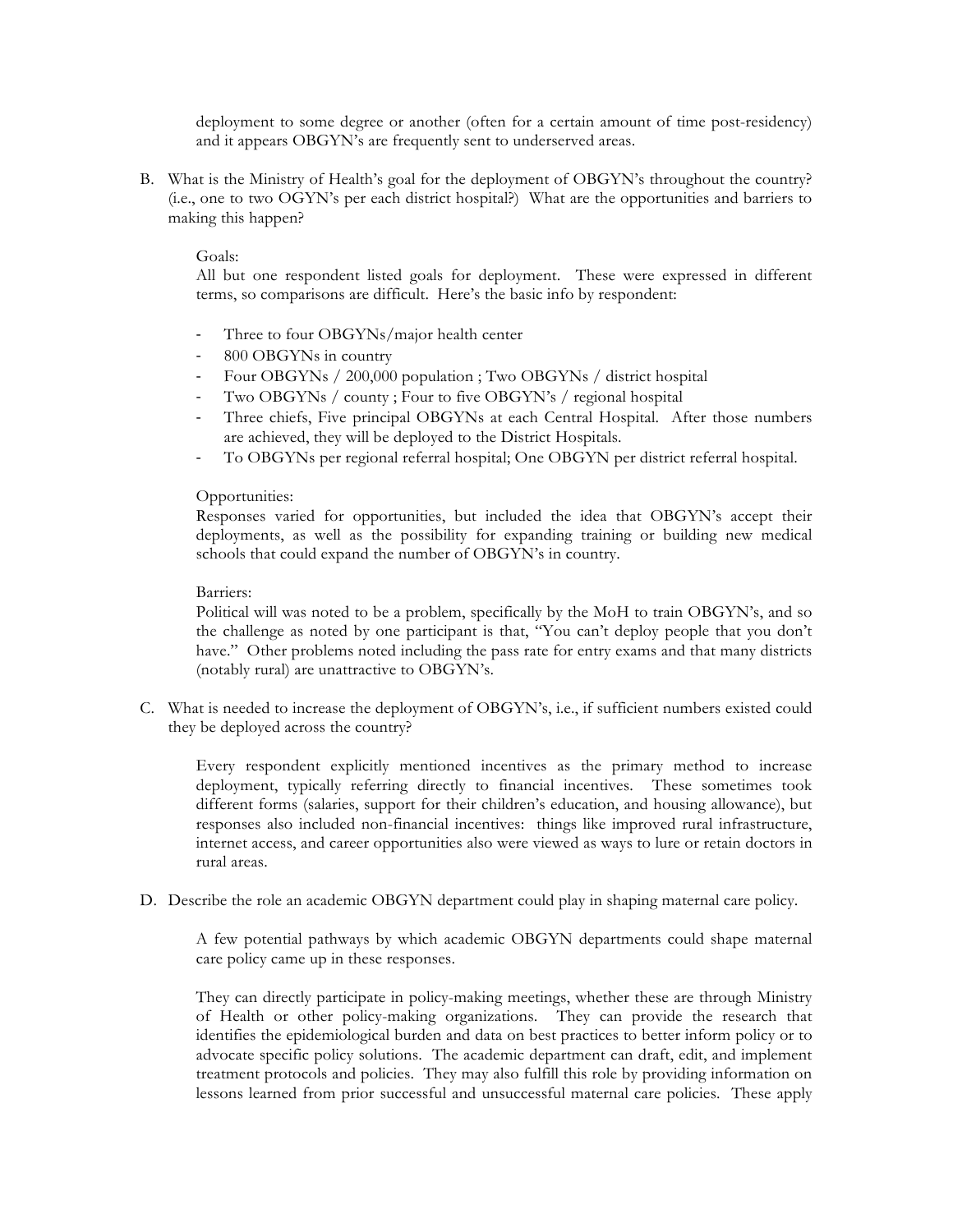to both domestic and foreign policy discussions. Similarly, they can improve communications between the ministry and the professional association. Finally, it is also important to influence the operation of the hospitals to ensure that optimal care will be provided.

#### **Section 8: Improving Clinical Outcomes**

Each country appears to have received a different question (and numerous did not discuss this issue), so there weren't any opportunities for common themes between different respondents.

#### **Section 9: Monitoring and Evaluation**

- A. What are the current indicators for maternal health being reported by the hospitals to the Ministry of Health or other?
	- Maternal death
	- Neonatal death
	- Case fatality rates
	- Stillbirth rate
	- Caesarean section rate
	- Near miss mortality rate
	- Total delivery rate
	- Antenatal care statistics
	- Perinatal
	- Near miss mortality rate
	- Bed occupancy
	- Pregnancy complications
	- Preeclampsia/Eclampsia
	- Postpartum hemorrhage
	- **Abortions**
	- HIV Status
	- Skilled attendance
	- FP / Contraceptive use

This isn't an exhaustive list, nor is it in order of how common they are, but the list essentially consists of the items that at least three countries noted. The exact means of reporting may also vary (for example: maternal mortality, maternal mortality ratio, and maternal deaths were all listed).

B. What other indicators would you like to track? What is the numerator what is the denominator of the indicator and how can it be measured?

This had a bit more variability than the list of indicators that are collected. A few countries listed maternal mortality. Near misses were listed in quite a few of these responses. The rest were essentially listed once each.

C. Where are most data recorded? Are data available from a hand written register? Computerized systems? Other?

Data appears to be universally available in written records, with scarce availability of